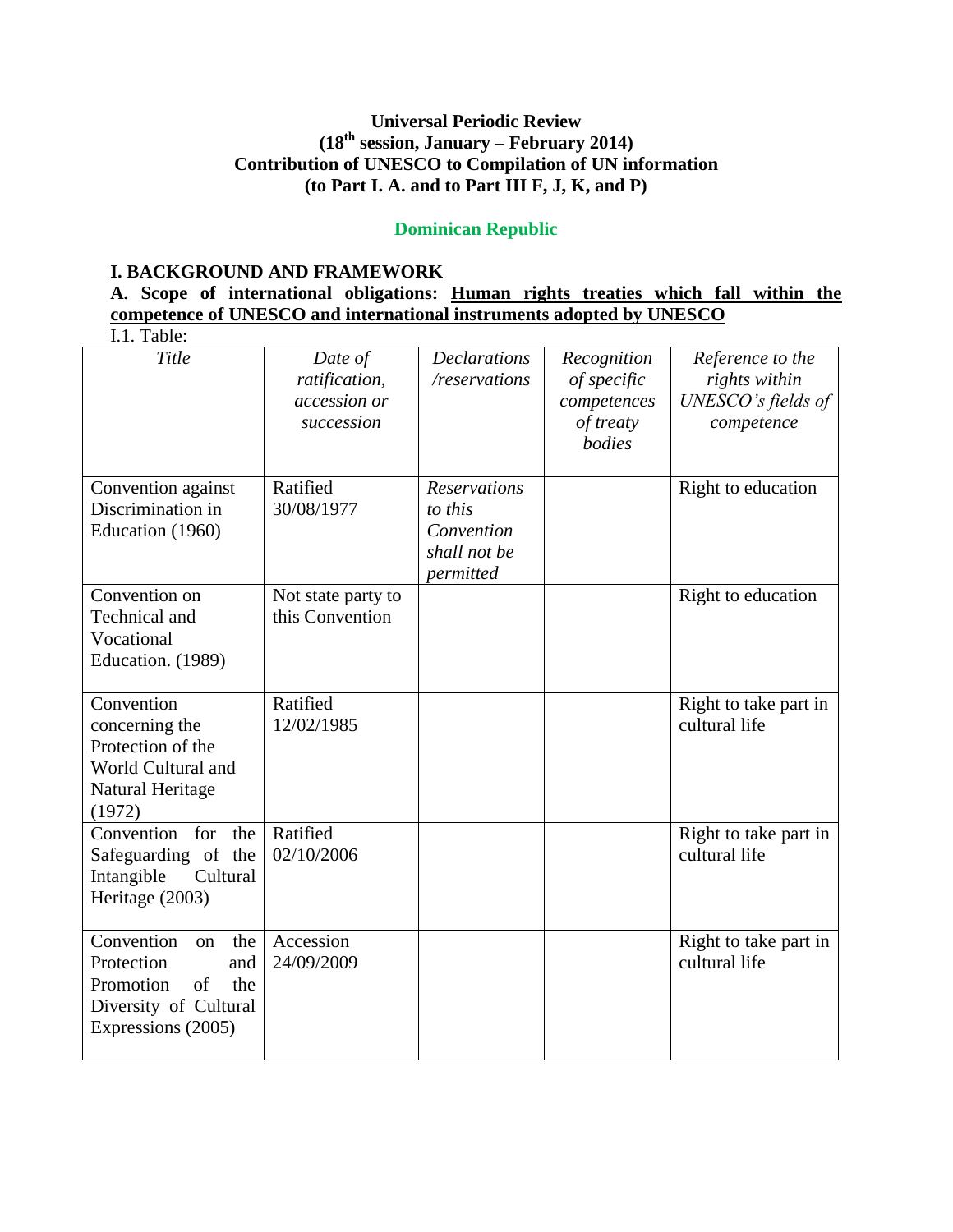### **II. Input to Part III. Implementation of international human rights obligations, taking into account applicable international humanitarian law to items F, J, K, and P Right to education**

#### **Normative Framework:**

2. Constitutional framework: A new Constitution was adopted on January  $26<sup>th</sup>$ ,  $2010<sup>1</sup>$ , which recognizes in **Article 63** the right to quality education. This Article recognizes parents' right to choose the form of education for their children. It establishes free and compulsory public education at the initial, basic and secondary levels. This Article also promotes teachers' career and teachers' dignity. According to this Article the State shall eradicate illiteracy and ensure education for people with disabilities. It ensures the autonomy of universities. Finally it ensures freedom of education and allows the establishment of private education institutions. **Article 65** ensures physical education and the right to recreation. Moreover, **Article 39** enshrines the principle of equality among Dominican citizens and non-discrimination founded on gender, colour, age, disability, nationality, family relations, language, religion, political or philosophical opinion, social or personal condition. **Article 58** especially protects the human rights and fundamental freedoms of persons with disabilities.

3. **The Constitution of 1966 guarantees the principal components of the Right to Education.** Indeed, according to article 8, the effective protection of the rights of the human person is recognized as the principal aim of the State. Furthermore, it is stated that elementary education is compulsory and both elementary and secondary education, as well as that offered in agricultural, vocational, art, commercial, manual arts, and home economics schools, are free. In compliance with the same article, it is the duty of the State to provide a basic education to all inhabitants of the national territory and to take the necessary steps to eliminate illiteracy. The Constitution not only guarantees the rights of citizens, but also defines their fundamental duties. According to article 9, it is the duty of all persons who inhabit the territory of the Dominican Republic to attend the educational institutions of the Nation in order to acquire, at least, an elementary education.

4. Legislative framework: As regards the legal framework, the right to education is enshrined in the **Organic Law of Education No. 66 of 1997** (*Ley Orgánica de Educación de la República Dominicana*) 2 . The Law provides that secondary education is free, but not compulsory.

5. **Article 1** of this Law defines education as a permanent and inalienable right. In order to make effective its fulfilment, every person has a right to an integral education which permits the full development of its human personality and the achievement of a socially useful activity. Education shall be provided in accordance with individual vocation and without discrimination based on any ground.

6. **Article 4** adds that students have a right to a suitable education free of charge. This provision also applies to highly gifted children, handicapped people and students with learning difficulties who must receive special education. Regarding the fundamental aim of the State to

 $\overline{\phantom{a}}$ 

<sup>&</sup>lt;sup>1</sup> <http://latindispatch.com/wp-content/uploads/2010/02/Constitucion.pdf>

<sup>&</sup>lt;sup>2</sup> [http://www.oas.org/juridico/spanish/mesicic2\\_repdom\\_sc\\_anexo\\_7\\_sp.pdf](http://www.oas.org/juridico/spanish/mesicic2_repdom_sc_anexo_7_sp.pdf)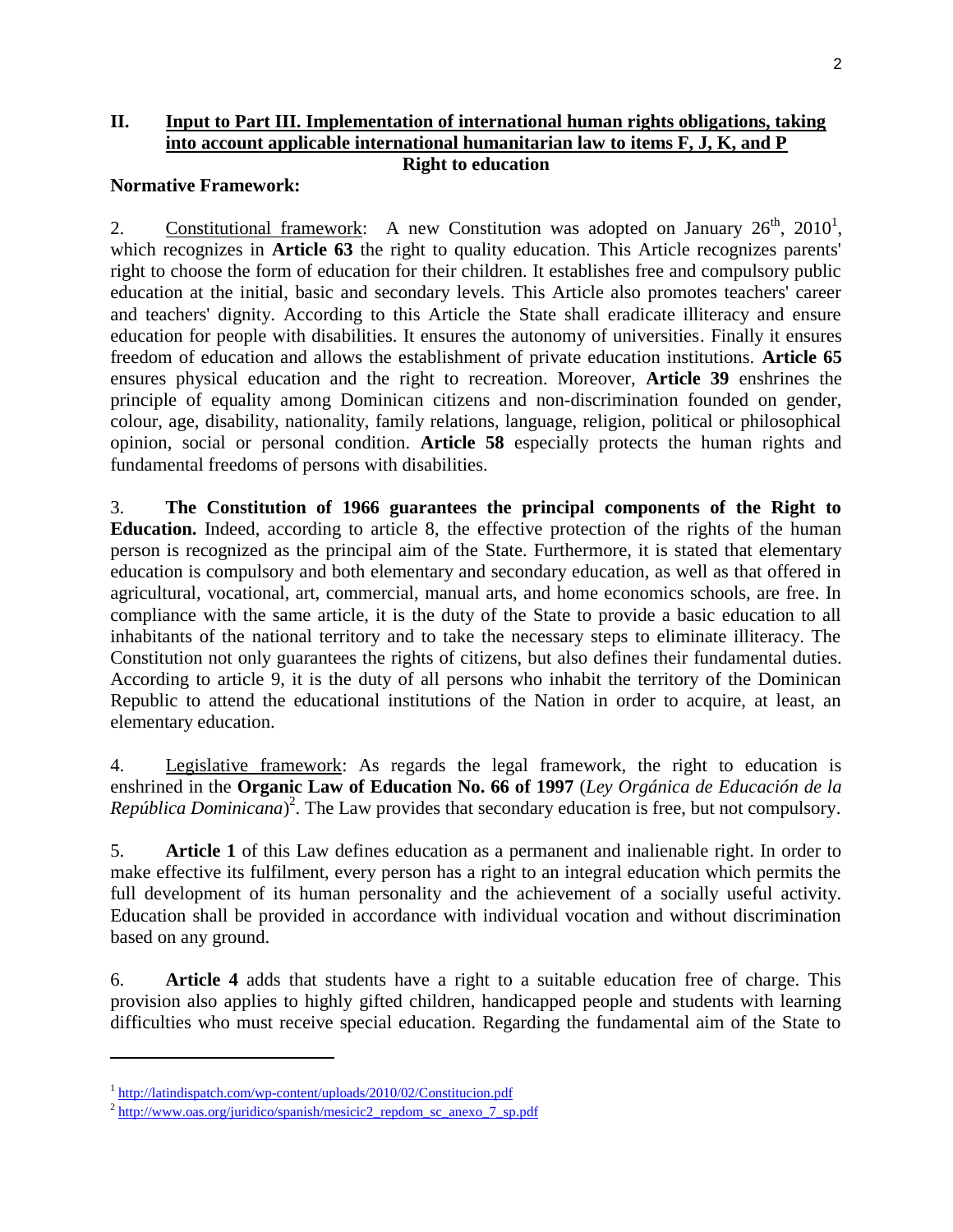promote the common good, one of its duties is to offer education free of charge at preschool, basic and secondary levels. This article also promotes respect for human rights; freedom of parents to choose the form of education for their children and the principle of equal opportunities in education. Moreover, this Article recognizes the importance of good nutrition and health for better results in education.

7. **Article 6** establishes the promotion of equal educational opportunities and equity in the provision of educational services.

8. According to **Article 7**, education is a common good, and therefore has to provide the highest level of relevance, quality and efficiency in order to ensure the right for everybody to participate with equal opportunities in national life.

9. **Article 9(d**) establishes that the State shall grant free education so that everyone has equal opportunities to access public school at all levels.

10. According to **Article 33,** initial education lasts until six years of age. The ultimate year of initial education is compulsory and free.

11. **Article 35** provides that basic education starts at six years of age, is free and compulsory. **Article 37** adds that basic education lasts eight years.

12. **Article 40** provides for secondary education. However, there is no provision granting free and compulsory secondary education.

13. **Articles 48 and 49** establish specific provisions for special education and **Article 51 to 53** for adults' education.

14. *Title III* especially deals with Education quality.

15. With regard to the financing of education, **Article 197** states that annual public expenses in education shall reach […] a minimum of 16% of total public expenses or 4% of the GDP estimated for the current year.

16. The following are ordinances that further structure the regime of the national education system:

- i. Ordinance 2-93, through which the Education National Council regulates the national final exams of secondary education.
- ii. Ordinance 1-95, which establishes secondary education curriculum.
- iii. Ordinance 1-95, which establishes curriculum for initial, basic, secondary, special and adults' education.
- iv. Ordinance 1-96, through which the evaluation system of the initial, basic, secondary, special and adults' education curriculum was established.
- v. Ordinance 1-97, which sets the curriculum of the professionalization program for qualified teachers.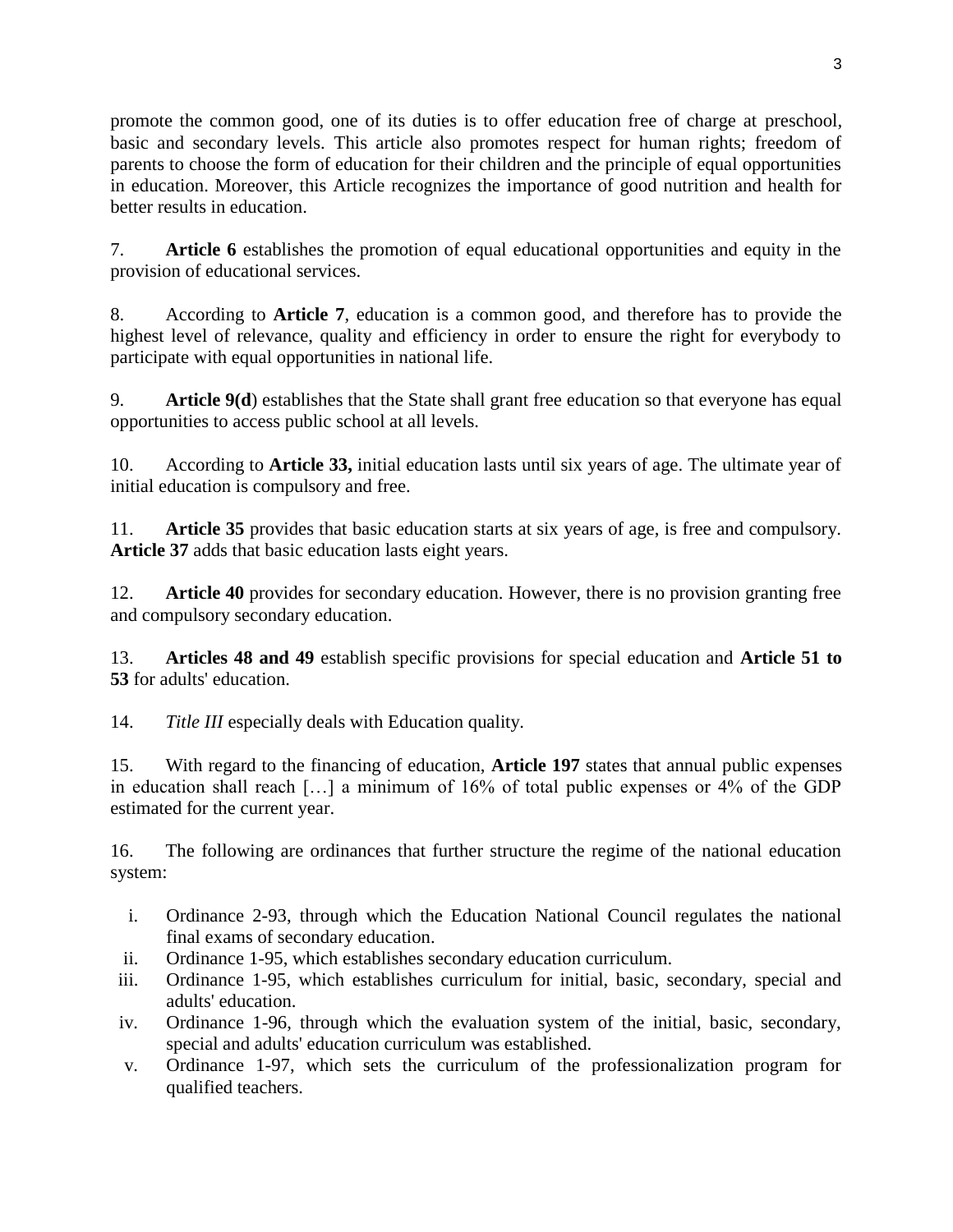vi. Ordinance 2-97, which establishes the curriculum of initial training for basic education teaching staff.

17. Compulsory education and school attendance: According to Article 33 of the Organic Law of Education No. 66 of 1997, initial education lasts until six years of age. The ultimate year of initial education is compulsory and free. Article 35 provides that basic education starts at six years of age, and is free and compulsory. Article 37 adds that basic education lasts eight years. However, there is no provision granting free and compulsory secondary education.

18. Non-discrimination and gender equality: According to a study, implemented by the organization *Acción Femenina* (CIPAF) for the Gender and Development Department of the Ministry of Education in the framework of the Multiphase Programme for Equity in Basic Education (*Programa Multifase para la Equidad de la Educación Básica*), "Dominican schools continue to place emphasis on values that promote girls submission and aggression of males", i.e. traditional model of education continues to reproduce sexism . 3

19. Teachers: Article 63 of the Constitution promotes teachers' career and teachers' dignity and ordinance 1-97, sets the curriculum of the professionalization program for qualified teachers.

# **Policy measures:**

20. Major policy measures: The Ten-Year Plan of Education 2008-2018 in favour of education excellence *(Plan decenal de educación 2008-2018: un instrumento de trabajo en procura de la excelencia educativa*) 4 aims to promote a more competitive education system of better quality. Its mission is to be in conformity with the General Law on Education in order to ensure the right to education to everyone. This plan promotes various values such as equity, equality of opportunities, respect of dignity, equality between men and women, etc. Within the plan, ten education policies are elaborated which promote the mobilization of private and public wills in order to ensure that five-year old children receive one year of initial education and eight years of basic inclusive and quality education; the improvement of the secondary and adult education system; the integration of ICT in Education; the establishment of quality standards within the evaluation education system; the participation of the community, families, and NGOs in the elaboration of education policies, equity and support of vulnerable students; etc.

21. The 2021 Educational Goals (*Las metás educativas 2021: La Educación que queremos para la Generación de la Bicentenarios)*<sup>5</sup> were approved in 2010. They emanated from the 18th Iberoamerican Conference on Education. After this Conference, the Dominican Republic organized a National consultation to promote participation, social reflection and collective discussion in order to reach the highest social and political agreement within the country. To this end, consultative boards were also created to ensure debates on different topics, such as early childhood, literacy, ICT, etc. *Las metás educativas 2021* are therefore a compilation of the

l

<sup>&</sup>lt;sup>3</sup> http://www.barahonero.com/2011/05/estudio-revela-que-escuelas-dominicanas.html;

[http://www.educacionsinfronteras.org/files/732949.](http://www.educacionsinfronteras.org/files/732949)

<sup>&</sup>lt;sup>4</sup> [http://planipolis.iiep.unesco.org/upload/Dominican%20Republic/Dominican%20republic\\_Plan\\_Decenal\\_2008-2018.pdf](http://planipolis.iiep.unesco.org/upload/Dominican%20Republic/Dominican%20republic_Plan_Decenal_2008-2018.pdf)

<sup>&</sup>lt;sup>5</sup> <http://www.oei.es/metas2021/metas2021dom.pdf>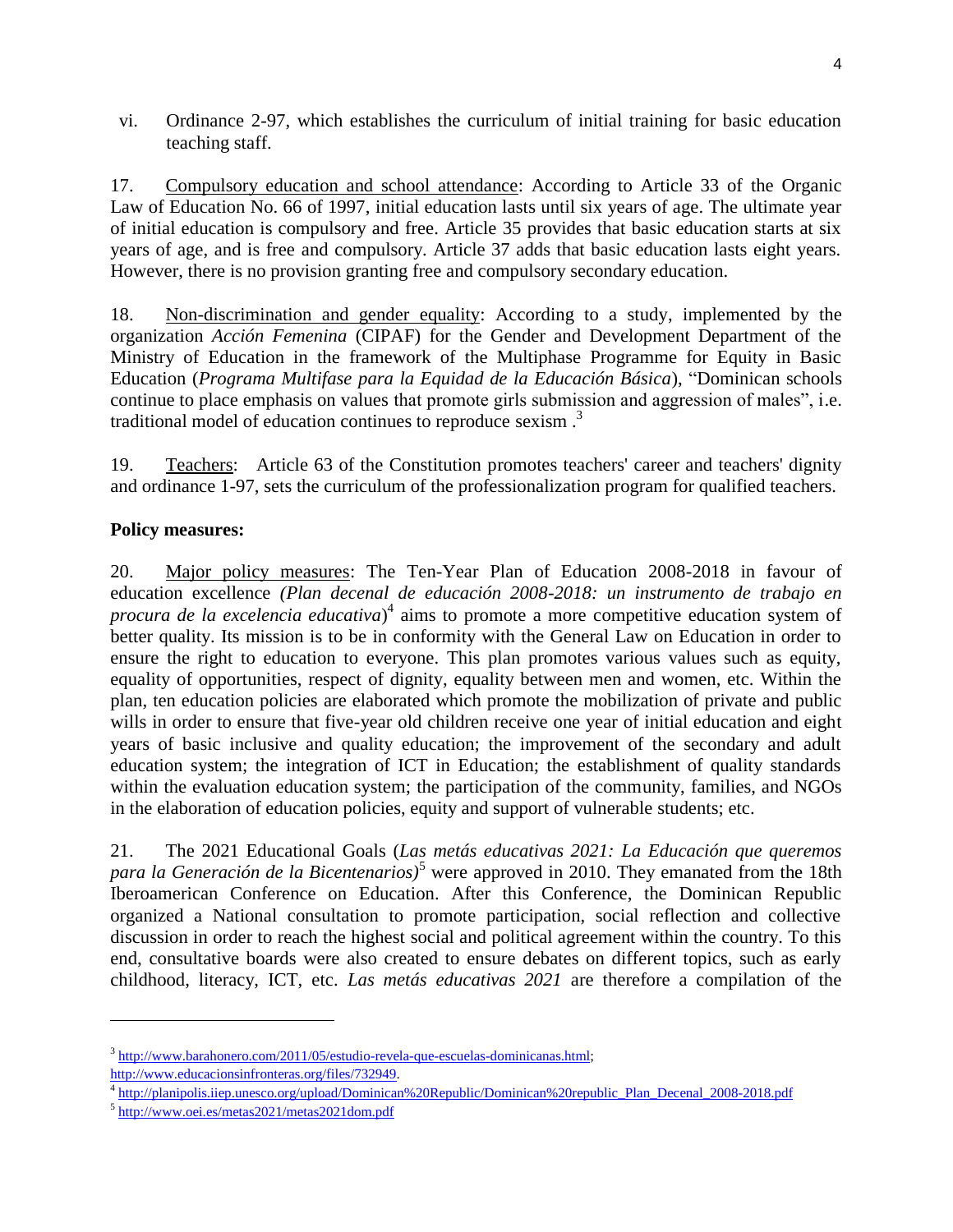consultative boards' works. They develop various goals, such as: ICT in Education, Quality and Equity in Education, Education evaluation, Technical and Vocational Education and Training, Strengthening Teachers' Status, Artistic Education, Literacy and Basic Education of Youth and Adults, etc.

# **Cooperation:**

22. The Dominican Republic is party to the 1960 UNESCO Convention against Discrimination in Education since 1977.

23. The Dominican Republic reported within the framework of the Sixth and Eighth Consultations of Member States on the measures taken for the implementation of the 1960 UNESCO Convention against Discrimination in Education (covering the periods 1994-1999 and 2006-2011). However, it did not report within the framework of the Seventh Consultation of Member States (covering the period 2000-2005).

24. The Dominican Republic did not report within the framework of the Fourth Consultation of Member States on the measures taken for the implementation of the 1974 UNESCO Recommendation concerning Education for International Understanding, Co-operation and Peace and Education relating to Human Rights and Fundamental Freedoms (covering the period 2005- 2008). It has not yet reported within the framework of the Fifth Consultation of Member States on the measures taken for the implementation of the 1974 UNESCO Recommendation (2013).

25. The Dominican Republic reported within the framework of the Second Consultation (2011) on the measures taken for the implementation of the 1976 Recommendation on the Development of Adult Education. However, it did not report for the First Consultation (1993).

26. The Dominican Republic is not party to the 1989 UNESCO Convention on Technical and Vocational Education.

# **Freedom of opinion and expression**

27. Constitutional and Legislative Framework: The 2010 Constitution of the Dominican Republic guarantees the freedom of expression and information through Article 49.

28. A freedom of information law exists in the Dominican Republic since 2004.

29. Defamation remains criminalized under Article 361 of the Penal Code of the Dominican Republic and the Press Law (No. 6132) also contain provision for criminal penalties. In 2013, the Justice Committee of the Dominican Republic Chamber tabled a new draft Penal Code law which removes imprisonment as a penalty for defamation.

30. Media Self-Regulation: Media self-regulatory mechanisms do not exist in the Dominican Republic.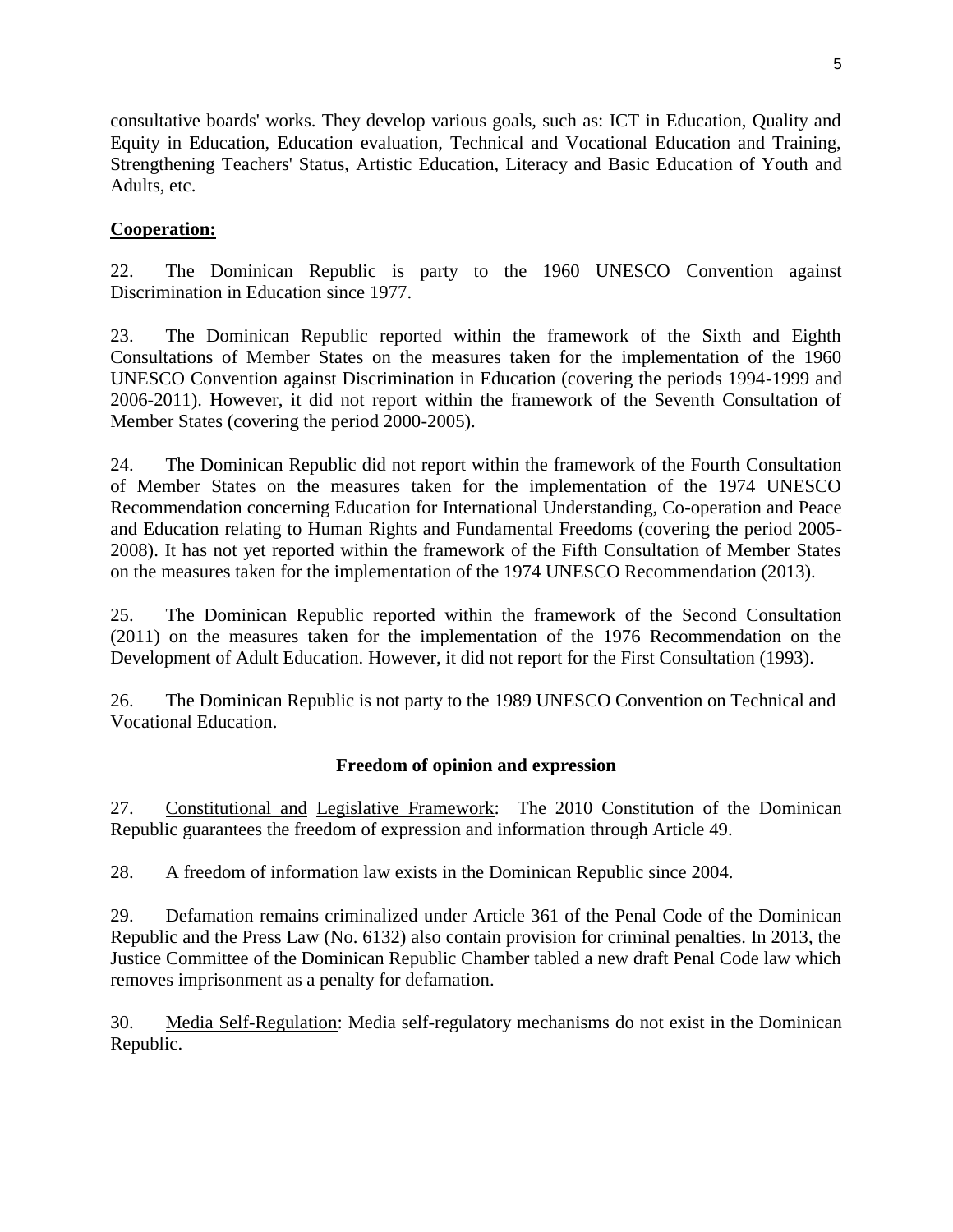31. Safety of Journalists: UNESCO recorded the killing of journalist José Agustín Silvestre killed on 2 August 2011<sup>6</sup>. The Director-General of UNESCO condemned the killing and called on the country to inform UNESCO, on a voluntary basis, of the actions taken to prevent the impunity of the perpetrators and to notify the Director-General of the status of the judicial inquiries conducted on each of the killings condemned by UNESCO.

# **Right to development and environmental issues<sup>7</sup>**

# Co-operation

l

32. The Dominican Republic is a Small Island Developing State (SIDS) where the impact of climate change has the potential to be devastating for the environment and for local communities. In addition, the urgency for development is contradictory to the care for the ecosystems that distinguish the Latin America and the Caribbean in general and the Dominican Republic in particular. This can generate serious social conflict. The Dominican Republic takes part in the activities of UNESCO related to training of media workers and journalists on issues related to the environment with the use of the UNESCO Model Curricula for Journalism Education. UNESCO implemented recently the project on Youth Development and Violence Prevention for the Dominican Republic in Santo Domingo. The office of the Global Foundation Democracy and Development (FUNGLODE) was established at the UNESCO Headquarters aiming to develop training and research in social and human sciences, in particular through its Global Institute of Advanced Studies in Social Sciences, in the activities of which the Dominican Republic is closely associated. The Dominican Republic ALSO co-operates with UNESCO in the area linked with Tsunami Public Awareness and Education.

33. The Dominican Republic shares with Haiti the Caribbean island Hispaniola which supports the largest human population (15 million) of any single West Indian island. Even as a single island, Hispaniola alone genuinely reflects the Caribbean microcosms of cultural, social, political, economic and language dissimilarities that characterize the region's history, with resulting fragmentation of their societies. However, both countries originally shared the same biodiversity, the same ecological nature, the same island ecosystem. Due to the difference in the management regimes in the two countries over centuries, the status of biodiversity and range of ecosystem services available in the Dominican Republic is much better than in Haiti, and this in itself can lead to migratory pressure from across the border. They also share the adverse effects of natural disasters that occur not uncommonly in the region (e.g. hurricanes, earthquakes, floods), causing considerable economic losses and human mortality in both countries, but more in Haiti due to its denuded hillsides and weaker infrastructure. The vulnerability of local economies and populations to the effects of tropical storms (which have increased in frequency and intensity

<sup>6</sup> Based on the UNESCO Director-General's Report on the Safety of Journalists and the Danger of Impunity 2012 (available at

[http://www.unesco.org/new/fileadmin/MULTIMEDIA/HQ/CI/CI/pdf/FED/Safety%20Report%20by%20DG%202012.](http://www.unesco.org/new/fileadmin/MULTIMEDIA/HQ/CI/CI/pdf/FED/Safety%20Report%20by%20DG%202012.pdf) [pdf](http://www.unesco.org/new/fileadmin/MULTIMEDIA/HQ/CI/CI/pdf/FED/Safety%20Report%20by%20DG%202012.pdf)) and the UNESCO's Director-General's public statements of killings of journalists [\(www.unesco.org/webworld/condemnation\)](http://www.unesco.org/webworld/condemnation)

<sup>&</sup>lt;sup>7</sup> [http://portal.unesco.org/science/en/ev.php-URL\\_ID=5749&URL\\_DO=DO\\_TOPIC&URL\\_SECTION=201.html.](http://portal.unesco.org/science/en/ev.php-URL_ID=5749&URL_DO=DO_TOPIC&URL_SECTION=201.html)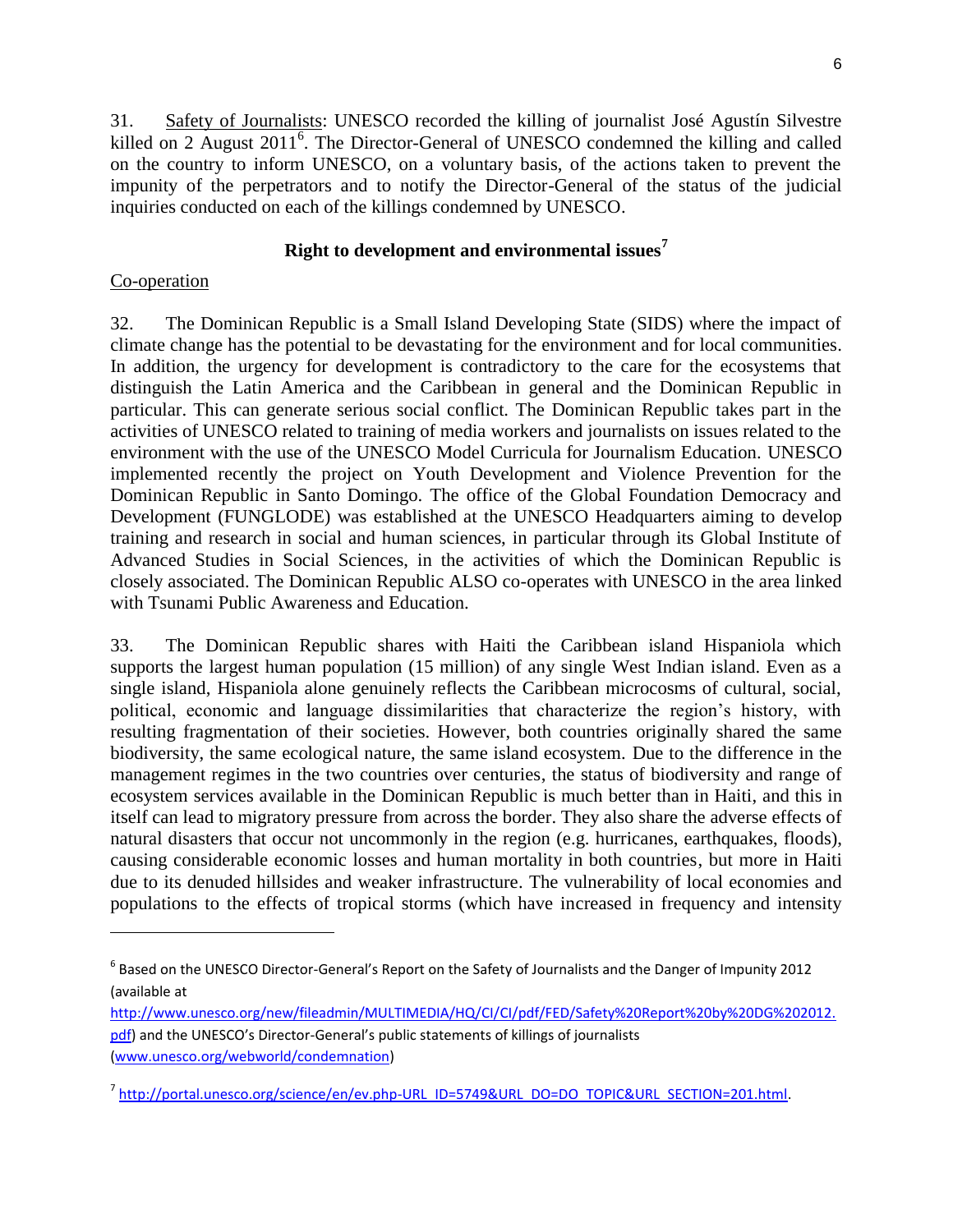during the last decades) is often aggravated by the reduced security of natural buffers due to mismanagement of coastal areas and watersheds.

34. UNESCO supports interaction among scientists and decision-makers in elaboration and implementation of developmnt projects and programmes in both countries – the Dominican Republic and Haiti, in response to increasingly demanding socio-economic pressures by urban and rural populations. A category 2 centre under the auspices of UNESCO, the Centre for the Sustainable Management of Water Resources in the Caribean Island States, is actively working to improve water management and empower women as water managers. National environmental strategies providing a policy-institutional framework for biodiversity conservation and sustainable development are still lacking, although the fourth CBD national reporting demonstrates that this is being addressed. Reliable ecological assessments are an important component of ecosystem management implementation strategies. Local resources and capacities are, however, limited. Comprehensive, area-specific marine management and planning are essential for maintaining the long-term ecological integrity as well as productivity and economic benefit of coastal regions. There are numerous inland areas protected as national parks for watershed and habitat, and at least one marine protected area. The following should be considered as priority needs and actions: development of national sustainable development strategies and policies addressing the existence of bi-national considerations; strengthening of environmental legislation and policies; establishment of legal advisory and enforcement capacity on environment; building the capacities of institutions and professionals; promotion of broad participation, constituency building, and education on conservation and resource management; preparation of land management plans; realization of coastal-marine environment baseline studies; preparation and/or strengthening of ICM plans; adoption and application of ecosystem principles to management and policy; implementation of environmental impact assessment procedures; development and implementation of water resources assessments, watershed protection, water management plans; improvement of sewerage and water treatment technology and regulations; development and implementation of effective pollution control and monitoring; control of beach erosion; reduction of sand use in construction; improvement of fishery and other marine resource surveys, assessments and management plans, including those concerning endanger red species.

# **Cultural rights**

35. Normative Framework: The Constitution of the Dominican Republic provides that the State should disseminate science and culture as much as possible to guarantee that all citizens benefit from the results of scientific and moral development (Article 8.16), and that all cultural heritage in the country is national heritage that the State must safeguard, conserve and protect (Article 101). According to Article 7, the dissemination of cultural and religious traditions of the Dominican communities along the border with Haiti is a high priority. A new Patronage Law on fiscal measures aimed at increasing the contribution of the private sector to the development of cultural industries has been prepared, considering the importance of the contribution of culture to the country's GDP.

36. Institutional framework: The Ministry of Culture is in charge of developing and applying policies, plans, programmes and projects for cultural development. It coordinates the establishment of a national cultural framework to support the development of activities that contribute to the strengthening and the evolution of the cultural identity of the nation.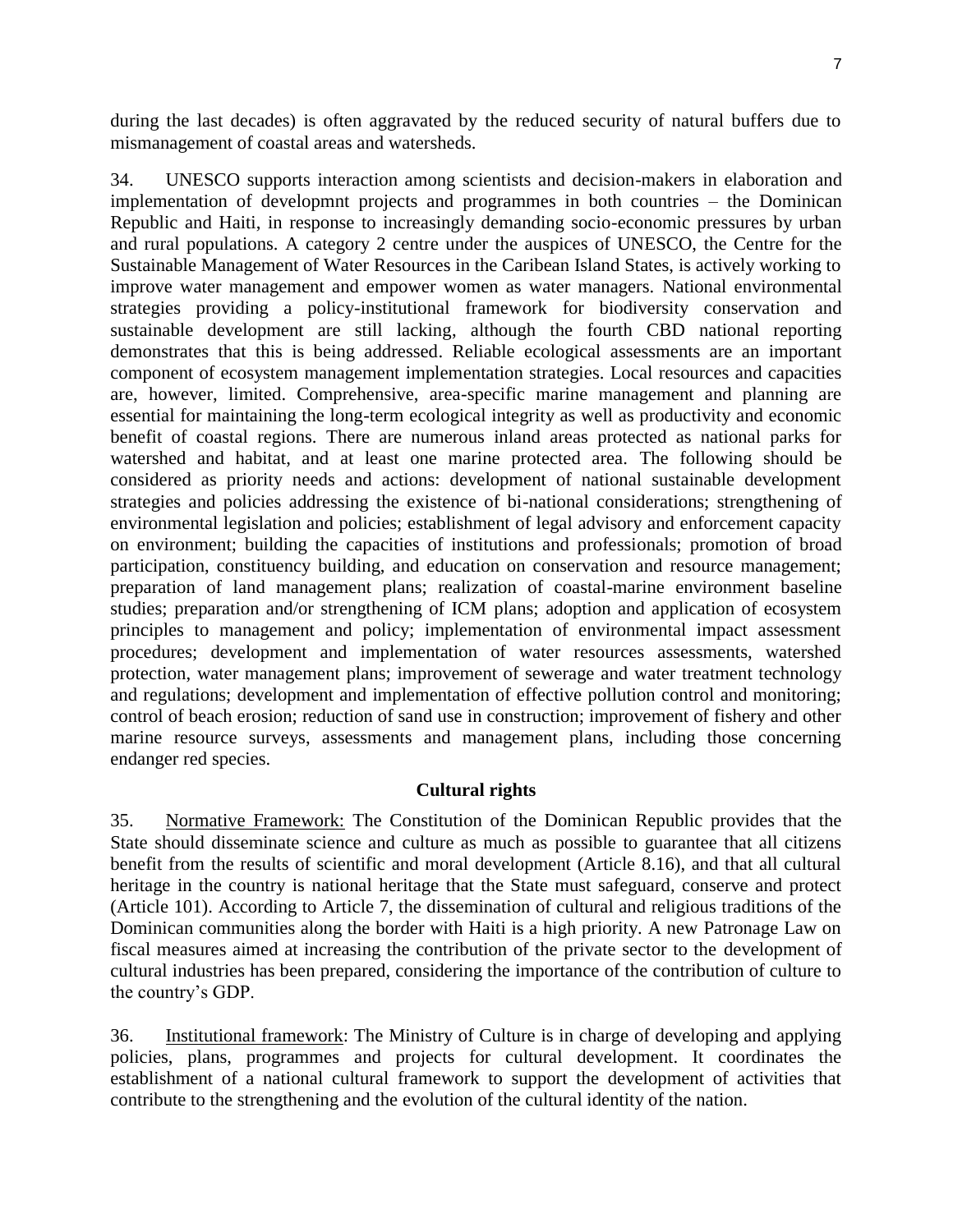37. Policy measures: Policy priorities are grouped around four themes: i) institutional development, ii) protection and preservation of tangible and intangible heritage, iii) support of the arts and the artists, development of cultural industries to strengthen economic development, and iv) promotion of the values of identity, pluralism and diversity as basis for cultural citizenship. According to figures published by the Economic Council of Latin America and the Caribbean, the Dominican Republic invests more than 1% of its GDP in culture. The new Minister of Culture (2012) has announced a number of main lines of action, which include i) the implementation of cultural policies in synergy with the ministries of tourism, education and the environment, ii) the creation of 'cultural villages' across the country to allow cooperation between local authorities, tourist companies, local communities and creators, iii) the promotion of training in arts and culture and art education. Though the policy priorities reflect geniune efforts to implement UNESCO conventions, the institutional structure is fragmented, with several departments working on similar issues, thereby limiting the capacity to achieve effective results.

38. Work with civil society: In addition to the cultural villages' actions, priority is given to creative industries by supporting the production of literature, theatre, dance and, especially, music. A major non-governmental player in the cultural field is the Foundation for Global Democracy and Development (FUNGLODE), which finances many activities both at national and at regional level. Participation of the private sector is facilitated through tax benefits (Cinema Law).

#### **III. RECOMMENDATIONS**

#### **Right to education**

39. The Dominican Republic should be encouraged to submit state reports for the periodic consultations of UNESCO's education-related standard-setting instruments.

40. The Dominican Republic should be encouraged to continue providing access to quality education without discrimination for the school age population throughout the country.

41. The Dominican Republic should be encouraged to intensify programmes of human rights education with a view to eliminating discriminative practices and to ensuring inclusive education and gender equality.

42. The Dominican Republic could be encouraged to continue strengthening the good educational policy with a view to ensuring the full school enrolment of children, especially those who are excluded from the education system.

#### **Freedom of opinion and expression**

43. Dominican Republic is encouraged to continue with its positive move to decriminalize defamation in line with international standard.